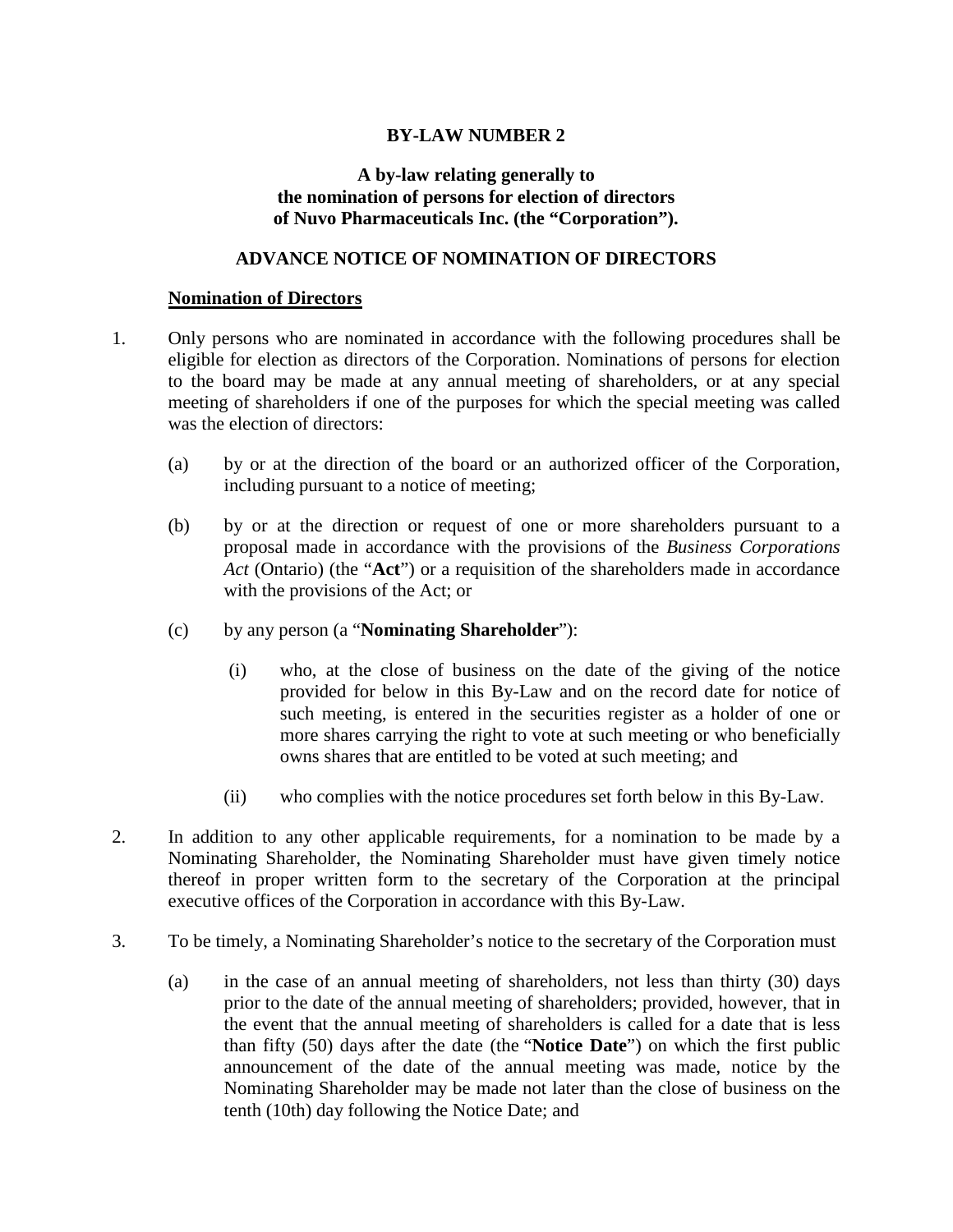(b) in the case of a special meeting (which is not also an annual meeting) of shareholders called for the purpose of electing directors (whether or not called for other purposes), not later than the close of business on the fifteenth (15th) day following the day on which the first public announcement of the date of the special meeting of shareholders was made.

In the event of an adjournment or postponement of a meeting of shareholders or the announcement thereof, any reference to the date of the annual meeting of shareholders or special meeting of shareholders in this paragraph 3 will be deemed to refer to the date of the adjourned or postponed meeting.

- 4. To be in proper written form, a Nominating Shareholder's notice to the secretary of the Corporation must set forth:
	- (a) as to each person whom the Nominating Shareholder proposes to nominate for election as a director:
		- (i) the name, age, business address and residential address of the person;
		- (ii) the principal occupation or employment of the person;
		- (iii) the class or series and number of shares in the capital of the Corporation which are controlled or which are owned beneficially or of record by the person as of the record date for the meeting of shareholders (if such date shall then have been made publicly available and shall have occurred) and as of the date of such notice;
		- (iv) the citizenship of the person;
		- (v) any relationships, agreements or arrangements, including financial, compensation and indemnity related relationships, agreements or arrangements, between the person or any affiliates or associates of, or any person or entity acting jointly or in concert with, the person or the Nominating Shareholder;
		- (vi) any other information relating to the person that would be required to be disclosed in a dissident's proxy circular in connection with solicitations of proxies for election of directors pursuant to the Act and Applicable Securities Laws (as defined below); and
	- (b) as to the Nominating Shareholder giving the notice:
		- (i) the name, business and residential address of the Nominating Shareholder;
		- (ii) the direct or indirect beneficial ownership in, or control or direction over, any class or series of securities of the Corporation, including the number or principal amount thereof;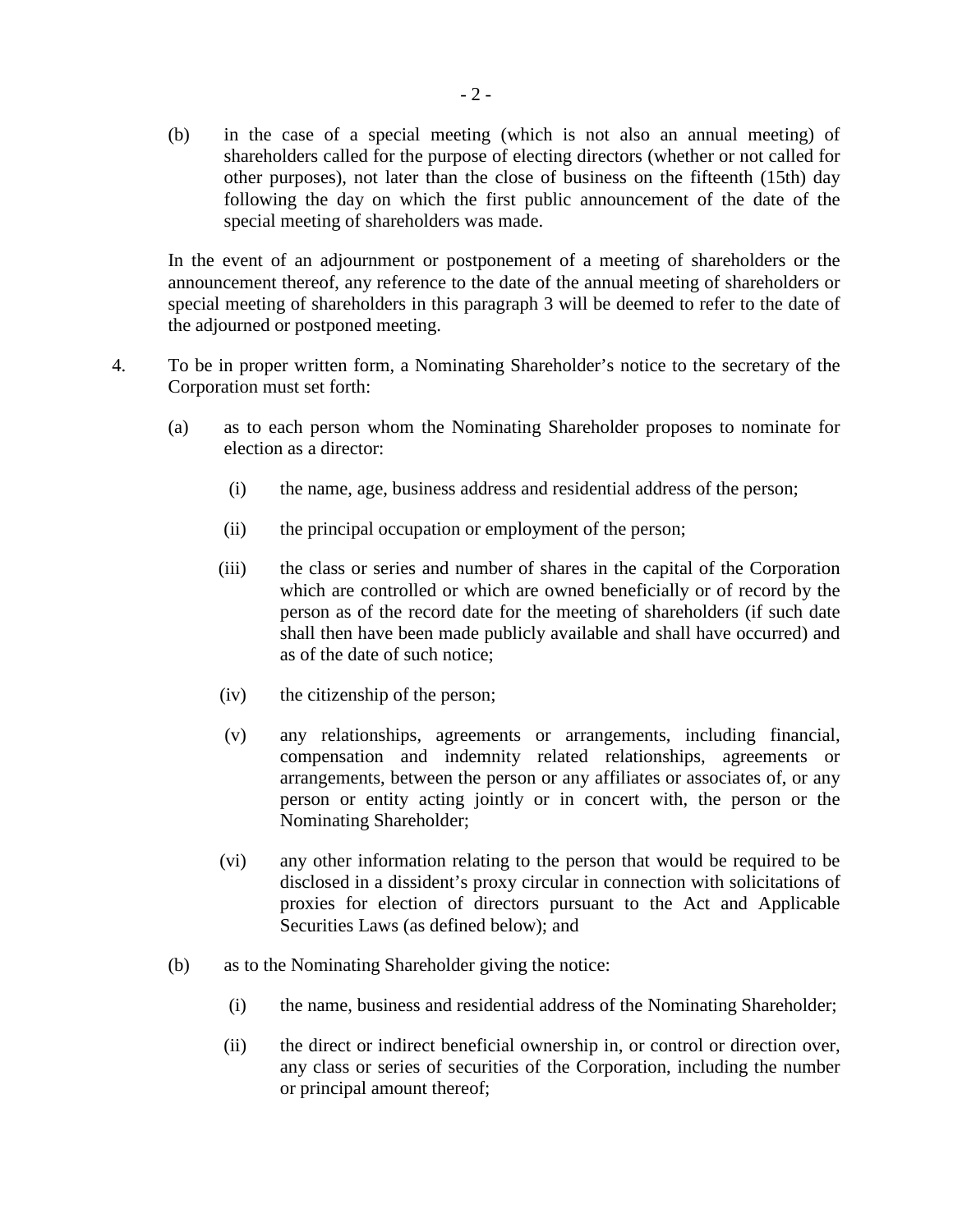- (iii) the Nominating Shareholder's interests in, or rights or obligations associated with, an agreement, arrangement or understanding, the purpose or effect of which is to alter, directly or indirectly, the person's economic interest in a security of the Corporation or the Nominating Shareholder's economic exposure to the Corporation;
- (iv) any proxy, contract, arrangement, understanding or relationship pursuant to which such Nominating Shareholder has a right to vote any shares of the Corporation;
- (v) that the Nominating Shareholder is a holder of record of securities of the Corporation, or a beneficial owner, entitled to vote at the meeting; and
- (vi) any other information relating to such Nominating Shareholder that would be required to be made in a dissident's proxy circular in connection with solicitations of proxies for election of directors pursuant to the Act and Applicable Securities Laws (as defined below).
- 5. The Corporation may require any proposed nominee to furnish such other information as may reasonably be required by the Corporation to determine the eligibility of such proposed nominee to serve as an independent director of the Corporation or that could be material to a reasonable shareholder's understanding of the independence, or lack thereof, of such proposed nominee.
- 6. No person shall be eligible for election as a director of the Corporation unless nominated in accordance with the provisions of this By-Law; provided, however, that nothing in this By-Law shall be deemed to preclude discussion by a shareholder (as distinct from the nomination of directors) at a meeting of shareholders of any matter in respect of which it would have been entitled to submit a proposal pursuant to the provisions of the Act. The chair of the meeting shall have the power and duty to determine whether a nomination was made in accordance with the procedures set forth in the foregoing provisions and, if any proposed nomination is not in compliance with such foregoing provisions, to declare that such defective nomination shall be disregarded.
- 7. For purposes of this By-Law,
	- (a) "**public announcement**" shall mean disclosure in a press release reported by a national news service in Canada, or in a document publicly filed by or on behalf of the Corporation under its profile on the System of Electronic Document Analysis and Retrieval at www.sedar.com; and
	- (b) "**Applicable Securities Laws**" means the applicable securities legislation of each relevant province and territory of Canada, as amended from time to time, the rules, regulations and forms made or promulgated under any such statute and the published national instruments, multilateral instruments, policies, bulletins and notices of the securities commission and similar regulatory authority of each province and territory of Canada.